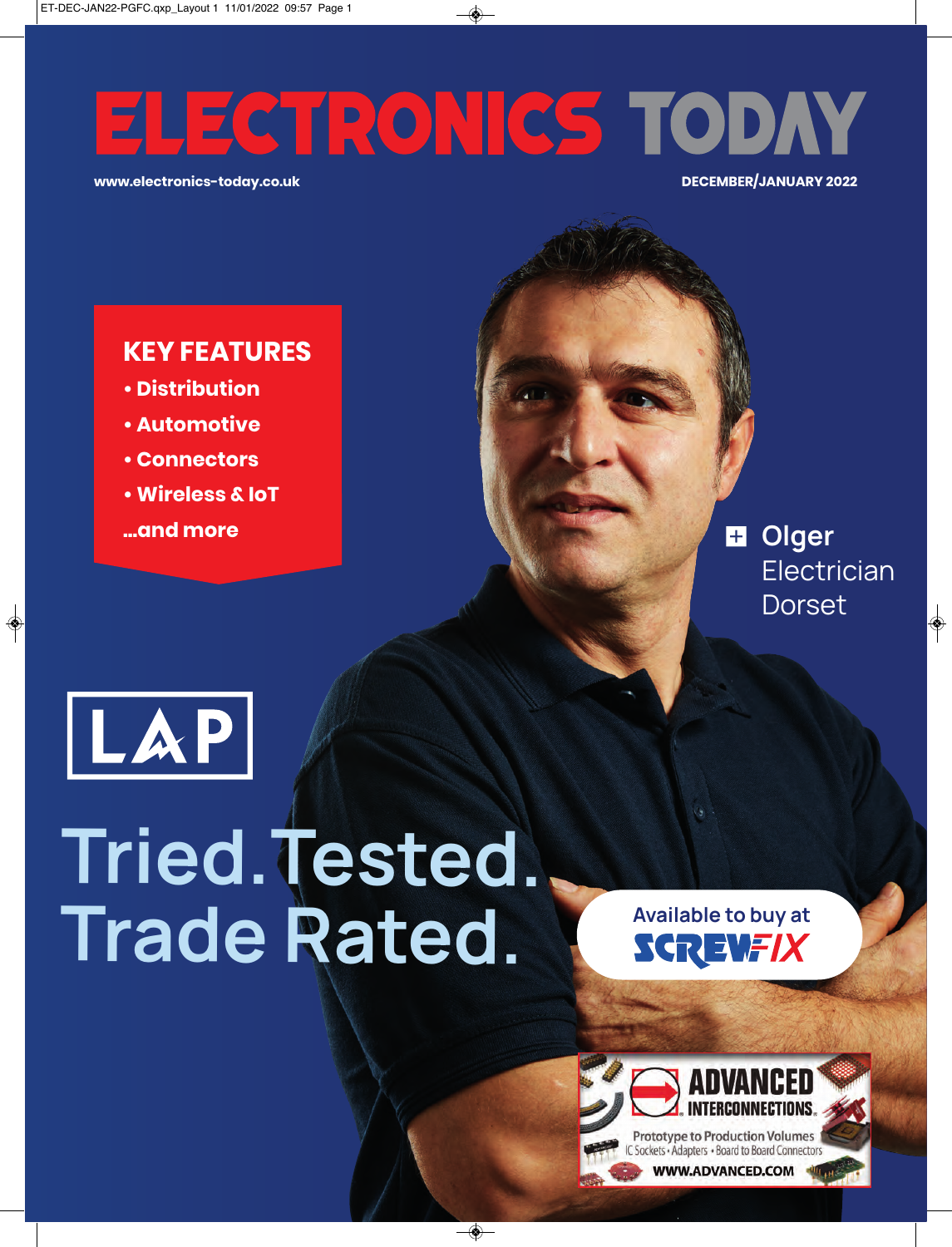## **New Advanced Circulators** Overcome mmWave Design Challenges

### Greater isolation and bandwidth enable telecom providers and radar technology designers to fully capitalise on the mmWave spectrum

As telecommunications providers race to<br>deliver on the promise of 5G, research<br>and design projects are already leeking and design projects are already looking towards 6G and beyond. The promise of ultra-fast broadband speeds - potentially as much as 10Gbit/s - can catapult cellular technology into new markets like smart cities, connected vehicles, defence, and the rapidly expanding IoT.

However, a major hurdle awaits the impending move up the millimeter wave (mmWave) spectrum; that being a lack of acceptable mmWave components. This threatens to not only delay the rollout of the high-band portion of the 5G spectrum (46GHz to 86GHz), but jeopardises the deployment of a number of systems needing to operate at the terahertz regime  $(100GHz - 10THz)$ .

"It is an enormous technical challenge we are facing," says Fred Daneshgaran, a California State University, Los Angeles, professor who specialises in RF design, telecommunications and quantum communications. As such, Daneshgaran is frequently brought in as lead technician on some of the most cutting-edge RF military and telecom projects.

"The only way to support the billions of users at higher data rates is to keep utilising higher and higher frequency bands. So, components are going to have to catch up to those higher frequencies within the mmWave regime and then into the terahertz as well," explains Daneshgaran. "The problem is, however, as you go up the spectrum it gets harder and harder to build critical components like circulators that can operate at those frequencies."



*Micro Harmonics Circulators*

### Moving on up

The higher-end of the 5G spectrum (26GHz to 86GHz) will provide much of the leap forward in data speeds, capacity, quality and reduced latency. However, at such frequencies the design of transmit/receive components becomes critical. Without advancements, the deployment of systems capable of operating even higher on the spectrum - within the terahertz regime (100GHz – 10THz) where 6G and 7G will operate - are also in jeopardy.

Recognising that national security could be affected, in late 2020 the Department of Defence in the US announced \$600 million in awards for 5G experimentation and testing. Given this impetus, microwave components such as antennas, waveguides, isolators and circulators are now being developed that are capable of broadband operation at mmWave frequencies up to 330GHz and beyond.

"One component that is especially critical to telecom infrastructure is the circulator," Daneshgaran explains. "Antenna systems capable of both transmitting and receiving a